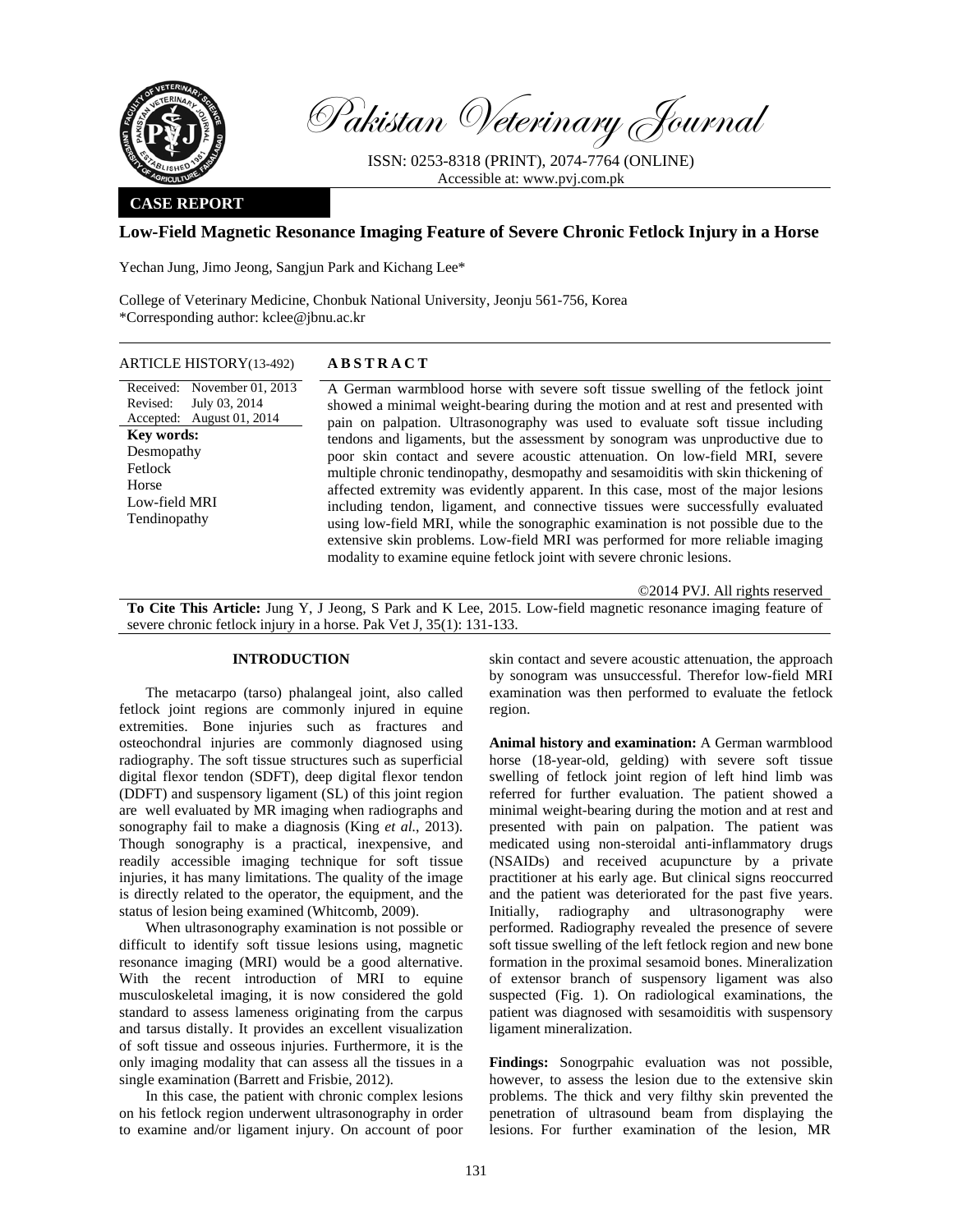

**Fig. 1:** Dorsomedial-palmarolateral oblique (A) and Dorsolateralpalmaromedial oblique (B) radiographs of the fetlock joint. Irregular new bone formation on the abaxial aspect of the proximal sesamoid bones lateral branch of the suspensory ligament regions (white arrows).

imaging was to be considered essential, but the owner declined further assessment for more accurate diagnosis and treatments. Unfortunately, euthanasia was elected at the owner's request. Low-field (0.25T) MRI (Vet-MR GRANDE, ESAOTE, Genova, Italy) was used to assess the lesion on donated cadaver, immediately after euthanasia.

Multiple tendon and ligament damage were identified by MR scanning. High-signal intensity at the plantar aspect of the SDFT is apparent on T1- and T2-weighted MR and proton intensity images. The swollen SDFT had an indistinct irregular margin. The DDFT showed intermediate-signal intensity on T1-weighted images and low-signal intensity on T2-weighted image and proton density image. It was difficult to identify the decreased diameter of DDFT because of a presence of an unremarkable, irregular margin (Fig. 2, 3). A heterogeneous, focal high-signal lesion with an ill-defined margin was observed in the straight sesamoidean ligament and oblique sesamoidean one (Fig. 4). Intermediate-signal intensity with focal high intensity was found on the caudal aspect of the proximal sesamoid bone (Fig. 3, 5). The skin layers had a thickness of approximately 2 cm.

Histological examinations revealed that there were a moderate vascular proliferation with a mild perivascular mucin deposition, which was accompanied by such findings as occasional hemosiderins, the infiltration of lymphocytes and lesser plasma cells, the dystrophic mineralization and the locally extensive presence of the fibrin exudation with a necrosis. These findings are suggestive of the previous presence of tendon injury that is secondary to the current chronic inflammation.

### **DISCUSSION**

MR imaging has been used to examine the distal extremities in equine patients (Jaskólska *et al*., 2013). Low field MR has come into wide use in veterinary medicine due to financial reasons and easy accessibility, though it has some limitations to depict very subtle lesions (Konar and Lang, 2011).

Generally, normal tendon shows very low-signal intensity and it appears black on T1- and T2-weighted images, and normal ligament also shows a fairly homogenous, low-signal intensity. Acutely injured tendons and ligaments present hyperintense. With initiation of wound healing in tendon or ligament injury, the signal intensity begins to decreased (Crass *et al*., 1992). It is common to observe low- to intermediatesignal intensity and irregular shape in chronic tendon or ligament injury. Mineralization within the injured tendon or ligament results in intermediate-signal intensity (Zubrod and Barrett, 2007). In this case, the patient with chronic fetlock joint injury, the SDFT tendon showed intermediate to high signal intensity and irregular shape, which is suggestive of the progression of chronic ongoing inflammation. The decreased diameter of DDFT is considered partial rupture and involution.

Marked proliferation of the bone along the abaxial margin of the sesamoid with increased bone density observed on radiography and MR imaging is compatible with sesamoiditis. It is characterized by pain associated with the proximal sesamoid bones and insertions of the suspensory ligament, which eventually leads to the occurrence of lameness. Radiography showed variability in changes from the early remodeling in response to the bones to the increased bone density as well as a marked proliferation of the bone along the abaxial margin of the sesamoid. Evidence of significant sesamoiditis indicates a five times greater risk of developing clinical suspensory ligament branch injury in horses. (McLellan and Plevin, 2014). The suspensory ligament and the distal sesamoidean ligaments were demonstrated as calcified lesions on MR examination in this case.

Fetlock joint swelling could be caused by the ligament and tendon injury, massive thickening of the skin structure resulted in distinct swollen soft tissue. The soft tissue swelling of this patient may be the result of chronic progressive lymphedema (CPL) and secondary cellulitis. The CPL is a deteriorating disease that affects several large draught horse breeds. Systemic failure of the lymph system and the skin elastic network are a causative factor. Cutaneous changes and deformation of the lower limbs



**Fig. 2:** Mid-sagittal T1-weighted (A), T2-weighted (B) and proton density(C) images of the fetlock region. Thickened SDFT (white arrow) and shrunken DDFT is noted (asterisk).